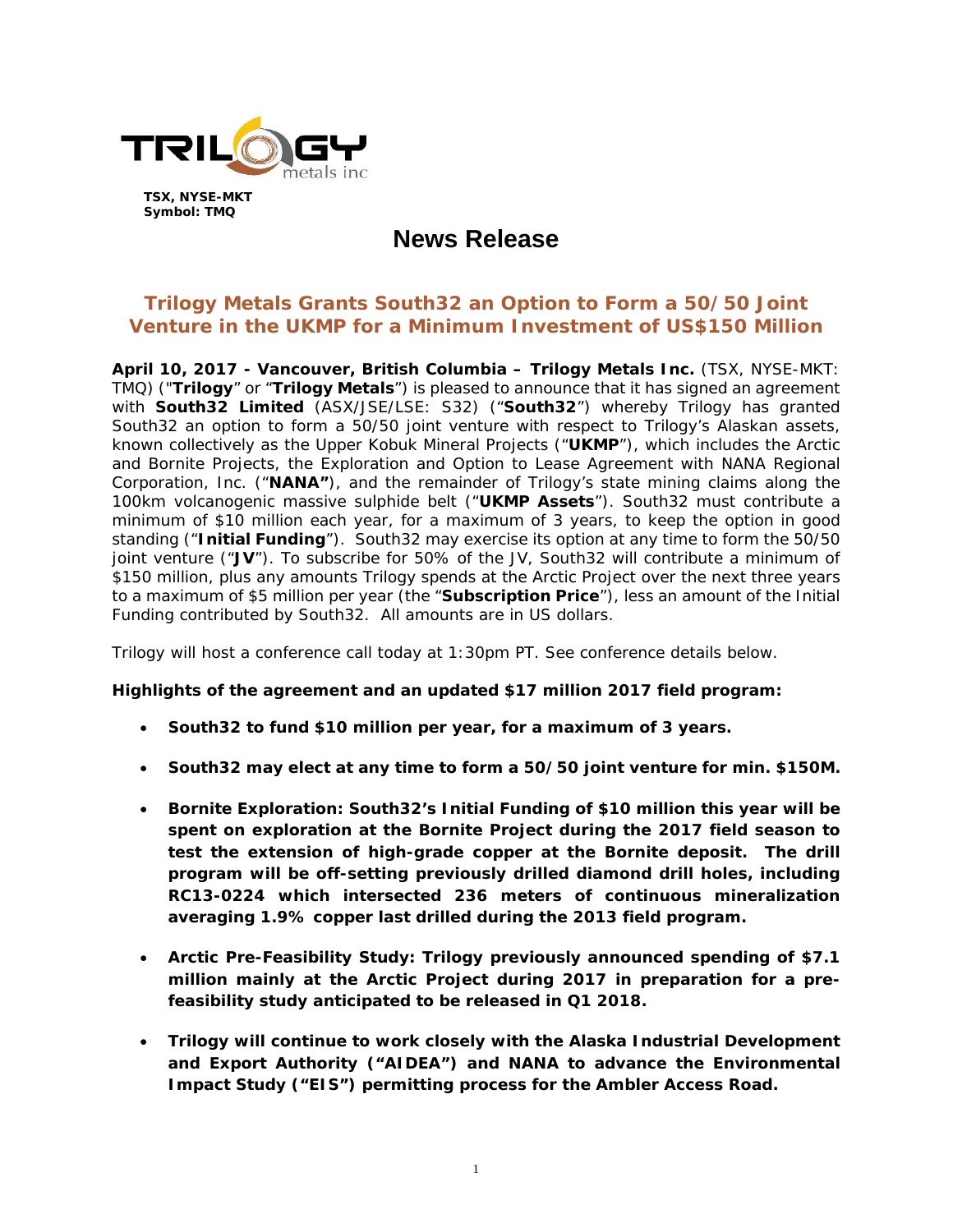#### **Conference Call & Webcast Details**

Trilogy's conference call and webcast to discuss this transaction will take place on April 10, 2017 at 1:30pm PT (4:30pm ET). The webcast and conference call-in details are provided below. The webcast will be archived on Trilogy's website for two weeks.

Webcast http://event.on24.com/wcc/r/1405849-1/E5EEF42CA2215B384927A08301DDEECB

| North American callers: | 1-888-390-0546 |
|-------------------------|----------------|
| International callers:  | 1-416-764-8688 |
| Conference ID:          | 68372321       |

## **Agreements**

Trilogy and South32 have entered into an agreement whereby Trilogy has granted South32 an option to subscribe for a 50% interest in a joint venture which will hold the UKMP Assets. To maintain the option in good standing South32 must contribute the Initial Funding which will be used to test the extension of the high-grade copper resource identified at the Bornite deposit. South32 can exercise the option at any time over the next 3 years. Once the option is exercised, Trilogy will transfer the UKMP Assets to a newly created limited liability company (the "**LLC**") in which Trilogy and South32 will be equal partners. Advancing the projects towards a production decision will be funded by the Subscription Price.

## **2017 Project Plans**

South32 and Trilogy Metals have agreed in principal on the 2017 exploration program at Bornite. The parties will drill a minimum of 7 drill holes up to 1,400 meters deep to test the northern extension of the Bornite mineralization. The drilling will evaluate an area approximately one kilometer east-west by 400 meters north-south.

Trilogy Metals also intends to conduct a \$7.1 million program at the Arctic Project, focused on geotechnical drilling to identify, test, and evaluate potential locations for all mine-related facilities, including: the ore processing facility (crushing and milling); the waste rock and tailings disposal area(s); water storage ponds; and supporting road infrastructure. This work is being done in support of completing a pre-feasibility level of study for the Arctic Project in the first quarter of 2018. In addition, the Company will continue to work closely with AIDEA and NANA to advance the EIS permitting process for the Ambler Access Road, also known as the Ambler Mining District Industrial Access Project ("**AMDIAP**").

Trilogy will manage both the Arctic and Bornite programs.

Rick Van Nieuwenhuyse, President and CEO of Trilogy Metals said, "This is a terrific opportunity for Trilogy shareholders. South32 is a global diversified metals and mining company who will bring a wealth of operational experience to the project. Along with our Alaska Native Corporation partner, NANA and their experience as the land owner and coowner of the Red Dog Mine, one of the largest zinc mines in the world, we have a strong team that will be invaluable as the UKMP progresses towards development."

Rick Van Nieuwenhuyse continued, "We believe this deal recognizes the quality of our assets. By offering to fund at a 150% premium to the investment made by Trilogy, the terms recognize the high-quality asset base that Trilogy has assembled at the UKMP. In terms of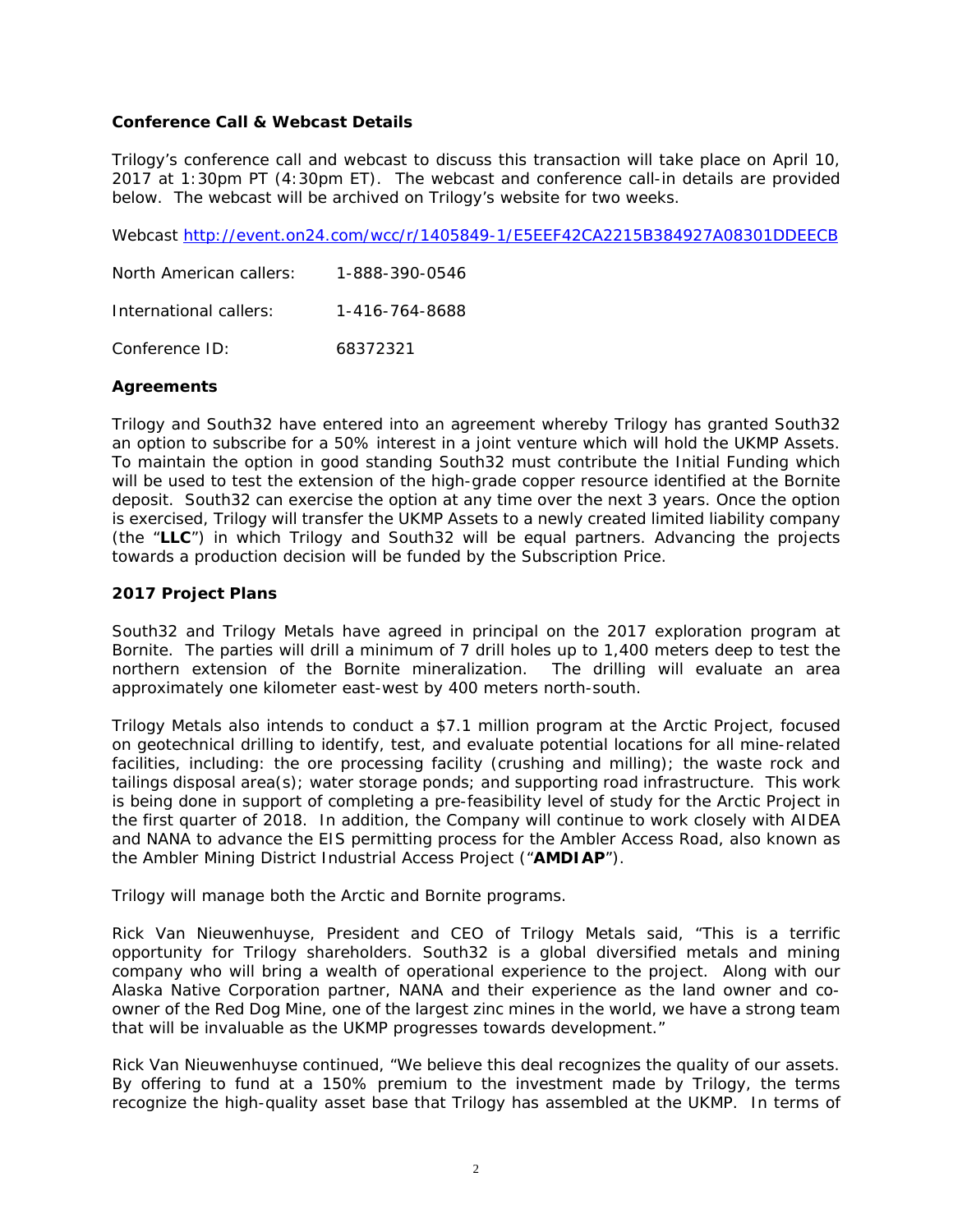the option, South32 will invest up to \$30 million to explore, expand and advance the already sizeable metal endowment identified to date. The immediate exploration focus will be to expand the known copper mineralization along the northern frontier of the Bornite deposit. With only three field seasons of exploration drillling at Bornite, we have already identified a resource in excess of 6 billion pounds of copper<sup>1</sup>. During our last year of drilling at Bornite in 2013, five of the last holes drilled for exploration intercepted significant copper intervals. Mineralization remains open along an approximately 1-kilometer strike length, including drill hole RC13-224 which intersected 236 meters grading 1.9% copper. The copper grades and thick intervals of mineralization found at Bornite warrant further exploration to fully understand the potential of this project."

Wayne Westlake, President and CEO of NANA Regional Corporation added, "NANA looks forward to partnering with Trilogy and South32 on this new phase of exploration. Our region has benefited from responsible resource development, and we value working with companies that advance our land's mineral potential and create shareholder value while respecting our traditional subsistence lifestyle."

#### **Option Funding Phase**

South32 will contribute a minimum of \$10 million each year, for up to 3 years, to fund exploration expenditure at Bornite. Provided that all the exploration data and information has been made available to South32 by no later than December 31 of each year, South32 must decide by the end of January of the following year whether; (i) to fund a further tranche of a minimum of \$10 million, or (ii) to withdraw and not provide any further annual funding. If the election to fund a further tranche is not made in January, South32 has until the end of March to exercise the option to form the LLC and make the subscription payment. If South32 elects to exercise the option, the Subscription Price less certain deductions for Initial Funding shall be paid in one tranche within 45 business days. Should South32 elect to withdraw the option will lapse and South32 will have no claim to ownership or the funds it had already spent.

## **Subscription Funding Phase**

 $\overline{a}$ 

At any time during the Option Funding Phase of the agreement South32 may elect to subscribe for a 50% interest in a newly formed LLC which will take transfer of, and hold, the UKMP Assets. The Subscription Price is based on a 1.5 times multiple of Trilogy's historical expenditures on the projects of approximately \$100 million. As part of the Subscription Price, South32 will match any spending Trilogy makes at the Arctic Project over the next 3 years, to a maximum of \$15 million. Depending on when the option is exercised, certain amounts of the Initial Funding will be deducted from the Subscription Price.

Trilogy estimates that the Subscription Price will fund the Arctic and Bornite Projects through feasibility and the permitting of the first mine to be developed in the Ambler mining district. Once the full amount of the subscription payment of approximately \$150 million is expended, the parties will contribute funding pro rata, as contemplated by the operating agreement which will govern the LLC (the "**LLC Agreement**"). The LLC Agreement anticipates a General

 $<sup>1</sup>$  Indicated in-pit resources at the Bornite deposit at a 0.50% Cu cutoff are 40.5 million tonnes at 1.02% Cu. An</sup> additional Inferred in-pit resources at the Bornite deposit at a 0.50% Cu cutoff measures 84.1 million tonnes at 0.95% Cu. In addition to the in-pit resources, Inferred below pit resources at the Bornite deposit are reported (at 1.5% Cu cutoff) as 57.8 million tonnes at 2.89% Cu.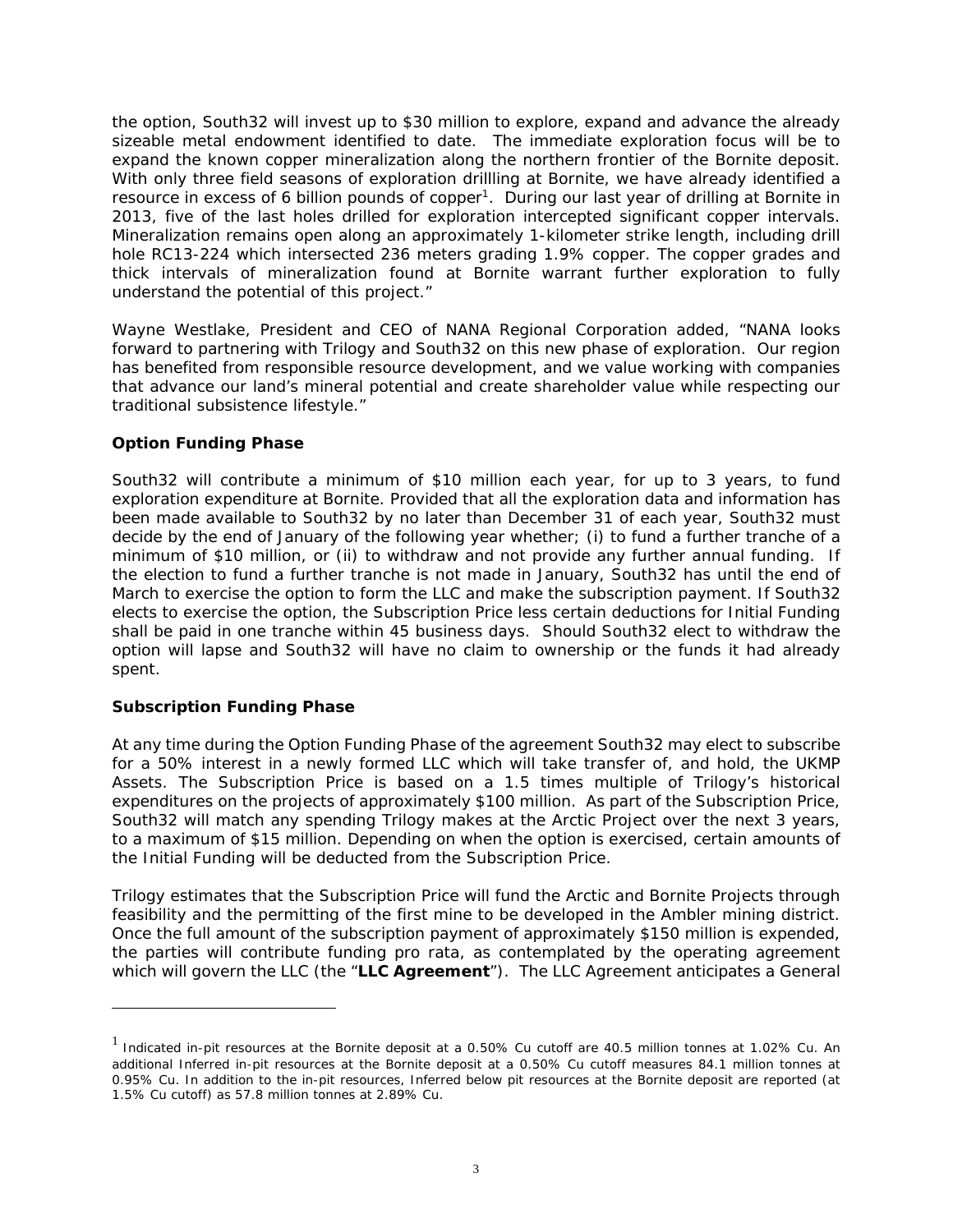Manager, Chief Financial Officer and Chief Operating and Technical Officer ("**LLC Management Team**") to be appointed by the LLC's Board, which will have equal representation from Trilogy and South32.

#### **Qualified Persons**

Erin Workman, P.Geo., Director of Technical Services and an employee of Trilogy Metals, is a Qualified Person as defined by National Instrument 43-101. Ms. Workman has reviewed the scientific and technical information in this news release and approves the disclosure contained herein.

#### **Advisors**

Blake, Cassels & Graydon LLP and Dorsey & Whitney LLP acted as legal advisors and Deloitte LLP acted as tax advisors to Trilogy Metals.

#### **About South32**

South32 is a globally diversified metals and mining company with high-quality and well maintained operations which mine and produce bauxite, alumina, aluminum, energy and metallurgical coal, manganese, nickel, silver, lead and zinc in Australia, Southern Africa and South America.

More information about South32 is available on their company's website at **www.south32.net**.

#### **About Trilogy Metals**

Trilogy Metals Inc., formerly NovaCopper Inc., is a metals exploration company focused on exploring and developing the Ambler mining district located in northwestern Alaska. It is one of the richest and most-prospective known copper-dominant districts located in one of the safest geopolitical jurisdictions in the world. It hosts world-class polymetallic VMS deposits that contain copper, zinc, lead, gold and silver, and carbonate replacement deposits which have been found to host high grade copper mineralization. Exploration efforts have been focused on two deposits in the Ambler mining district - the Arctic VMS deposit and the Bornite carbonate replacement deposit. Both deposits are located within the Company's land package that spans approximately 143,000 hectares. The Company has an agreement with NANA Regional Corporation, Inc., a Regional Alaska Native Corporation that provides a framework for the exploration and potential development of the Ambler mining district in cooperation with local communities. Our vision is to develop the Ambler mining district into a premier North American copper, zinc and precious metals producer.

#### **Company Contacts**

Rick Van Nieuwenhuyse **Elaine Sanders** rickvann@trilogymetals.com elaine.sanders@trilogymetals.com

President & Chief Executive Officer Vice President & Chief Financial Officer

#### **1-604-638-8088 or 1-855-638-8088**

**# # #**